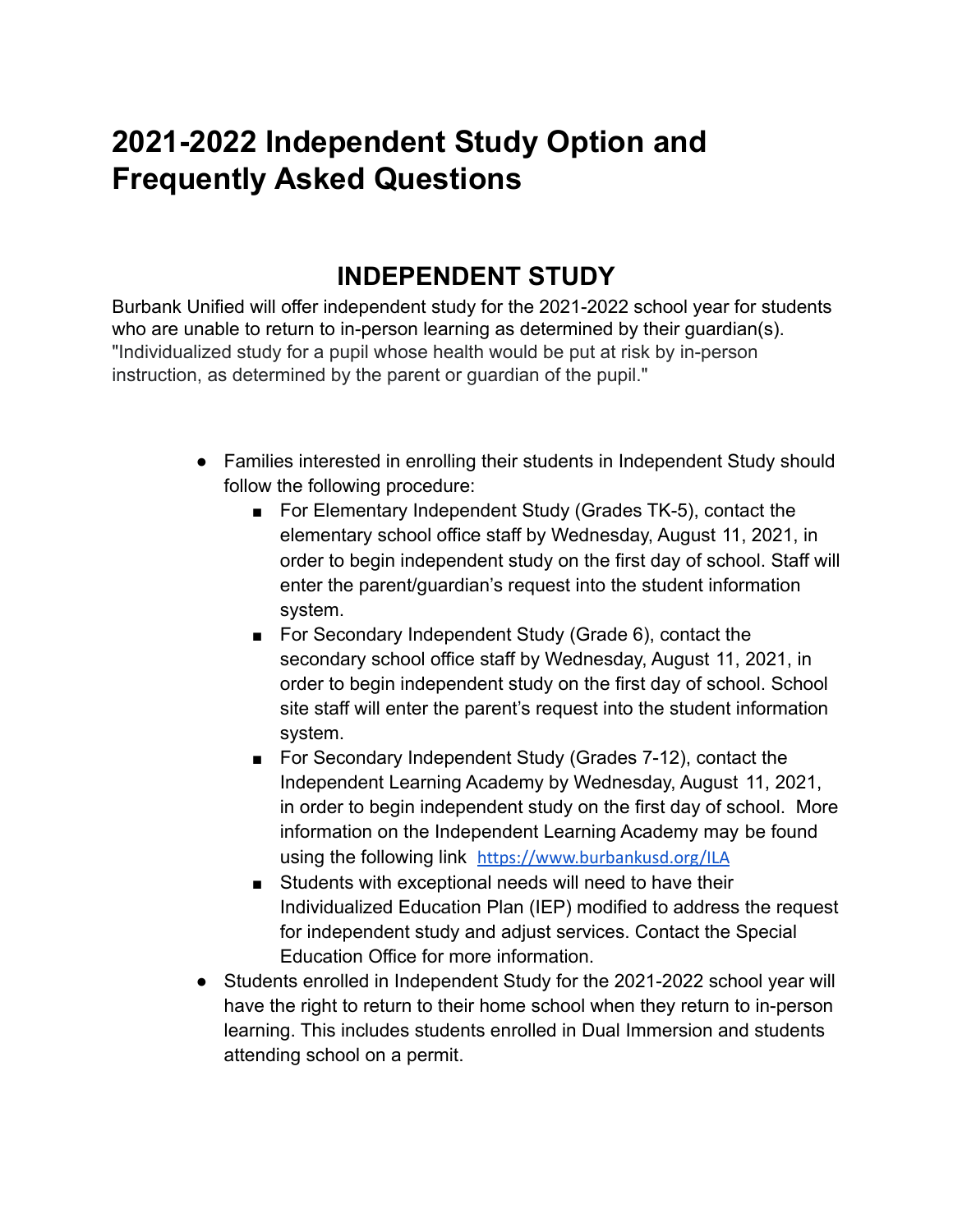| Grade                           | Program                       | <b>Live Instruction:</b><br><b>Certificated Teacher</b><br>Support:<br>Certificated Teachers and/or<br><b>Classified Staff</b> |
|---------------------------------|-------------------------------|--------------------------------------------------------------------------------------------------------------------------------|
| <b>Elementary Grades TK-3</b>   | <b>BUSD Independent Study</b> | Daily Instruction 3:00pm-4:00pm<br><b>Weekly Check-ins Time TBD</b>                                                            |
| <b>Elementary Grades 4-5</b>    | <b>BUSD Independent Study</b> | Weekly instruction 3:00pm-4:00pm<br>Daily Check-ins Time TBD                                                                   |
| <b>Middle School Grades 6-8</b> | <b>BUSD Independent Study</b> | <b>Weekly Instruction</b><br>Daily Check-ins                                                                                   |
| <b>High School Grades 9-12</b>  | <b>BUSD Independent Study</b> | Weekly Instruction<br>Check-ins as needed                                                                                      |

## **FREQUENTLY ASKED QUESTIONS (FAQS)**

#### **Who can Enroll in Independent Study?**

Independent study options are available for all Burbank Unified students during the 2021-2022 school year. Students with exceptional needs may request independent study but will need to have an Individualized Education Plan (IEP) meeting to address the request.

## **What is the Option for students in Grades TK-3?**

All students will be assigned to their regular school.

Students in grades TK-3 will engage in daily synchronous live instruction taught by a BUSD teacher and weekly check-ins with a District staff person.

## **What is the Option for students in Grades 4 and 5?**

All students will be assigned to their regular school.

Students in grades 4-5 will engage in weekly synchronous live instruction taught by a BUSD teacher and daily check-ins with a District staff person.

## **What is the Option for students in Grade 6?**

All students will be assigned to their regular school.

Students in grade 6 will engage in weekly synchronous live instruction taught by a BUSD teacher and daily check-ins with a District staff person.

#### **What are the Options for Middle and High School Students in Grades 7-12?**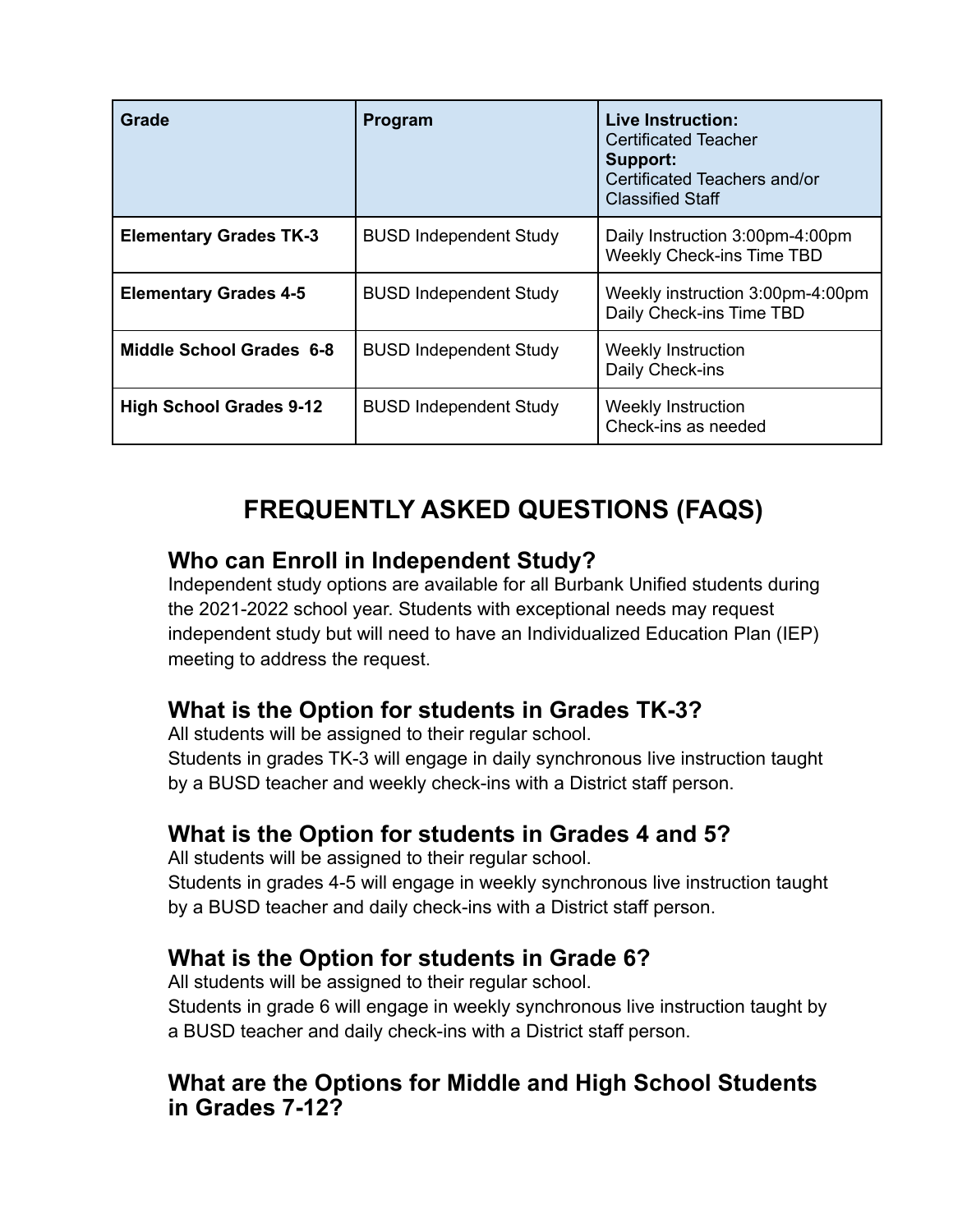All students will be assigned to the Independent Learning Academy but may return to their home schools. Students in grades 7-12 who are unable to return for in-person learning are invited to enroll in the Independent Learning Academy (ILA), the District's independent study school. Students complete their school assignments at home. Students engage in live, virtual instruction with their Burbank Unified independent study teachers weekly and check-in with their teachers or a classified staff person daily via the internet or as needed depending on their grade level.

- Students in grades 7-8 will engage in weekly synchronous live instruction and daily check-ins with a District staff person.
- Students in grades 9-12 will engage in weekly synchronous live instruction offered by their teacher of record and check-ins with their teacher or a classified staff person as needed.

#### **Why do Middle and High School Students in Grades 7-12 Attend the Independent Learning Academy?**

For college acceptance, it is important for middle and high school students in Grades 7-12 to attend a [WASC accredited](https://www.acswasc.org/) school. The Burbank Unified Independent Learning Academy is an independent study program and is WASC accredited.

#### **Why is remote learning not an option like it was last year?**

The State of California does not allow for a distance learning option this year.

## **How do I Enroll my Student and What is the Enrollment Deadline To Begin on the First Day of School?**

Families wishing to enroll their student in Independent Study should contact:

- $\circ$  Elementary: Notify the elementary school office staff by Wednesday, August 11, 2021, who will enter the parent's contact information and the name of the student
- Grade 6: Notify the middle school office staff by Wednesday, August 11, 2021, who will enter the parent's contact information and the name of the student
- Secondary (7-12): Notify the Independent Learning Academy by Wednesday, August 11, 2021, <https://www.burbankusd.org/ILA>

Families will be contacted after August 11 to schedule a meeting with our Independent Study program teachers and staff during the second week of August. Enrollment forms and an independent study contract will be completed at that time.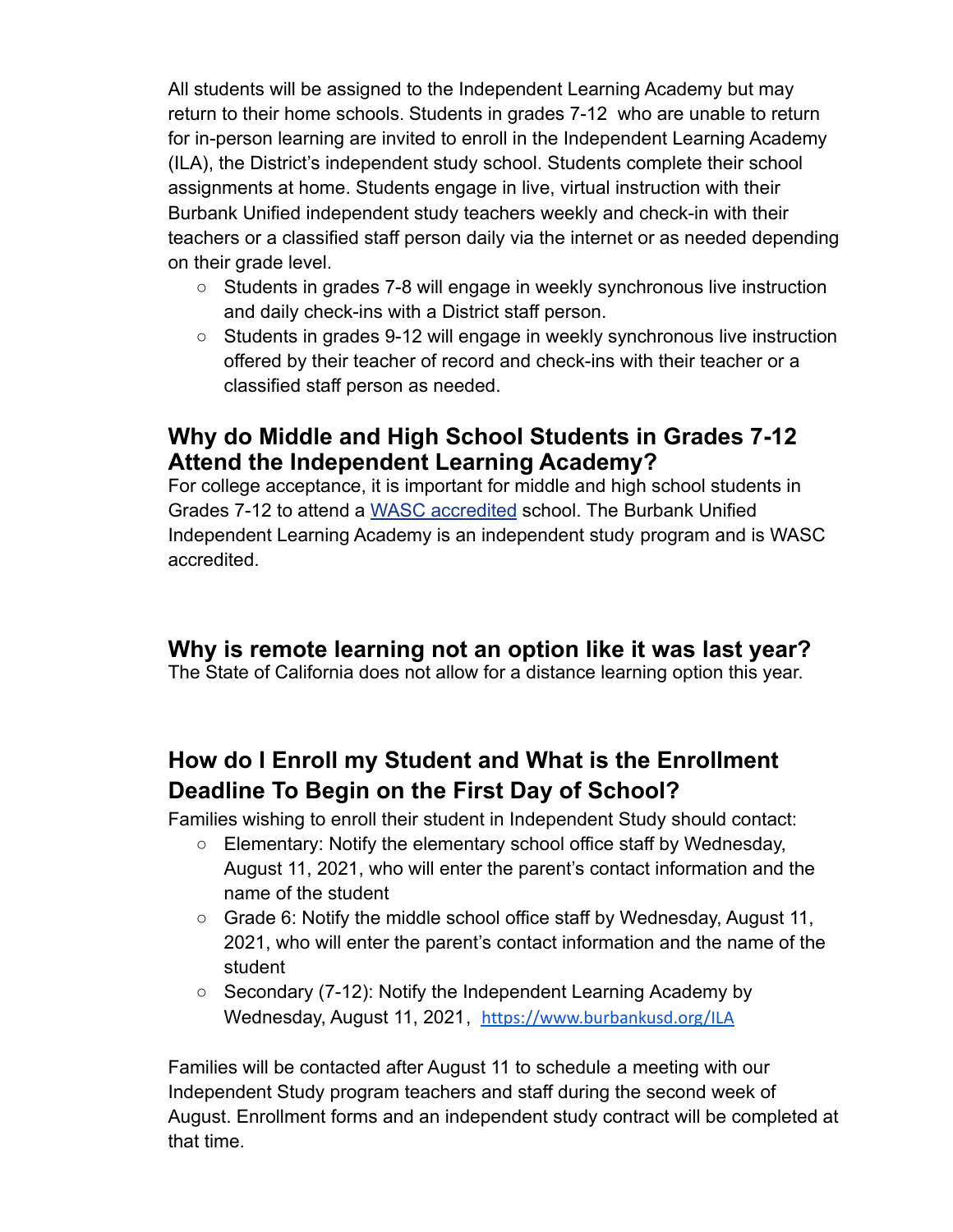#### **Can I Enroll or Disenroll my Student at Any Time and Return to In-Person Learning?**

Yes. Per California Education Code, students may enroll in independent study or return to in-person learning at their home school within 5 days of notifying the independent study program staff. To minimize disruption to the student's academic program, we strongly recommend students transition to or from in-person learning at the end of the academic term (trimester for grades TK-5, semester for grades 6-12).

#### **Can my Student Return to their Home School?**

Yes. Students enrolled in independent study for the 2021-2022 school year will have the rights to re-enroll at their home school when they return to in-person learning. This includes students enrolled in our Dual Immersion and students attending school on a permit.

#### **What is the Independent Study Curriculum?**

Students will engage in the District curriculum provided by their regular teacher using an online independent study platform. Assessments will be determined by the teacher.

#### **Who will be my Student's Teacher?**

Each student will be assigned a Burbank Unified independent study teacher of record who will provide live, virtual instruction and check-ins with students daily or weekly depending on their grade level. An additional teacher or classified staff person may be assigned to monitor progress, meet with parents/guardians, and ensure that program requirements are being met.

#### **How will Students Receive and Submit their School Work?**

Most assignments will be completed using Google classroom or another online learning platform. Some assignments may require paper and pencil. For these assignments, teachers will make arrangements for pick up and drop off with students and families.

#### **Will my Student Receive Grades or Marks for their Classes?**

Yes. Assignments will be graded within five days of submission. Elementary students in grades TK-5 will receive grades at the end of each trimester; middle and high school students in grades 6-12 will receive grades at the end of each semester. Teachers will provide parents/guardians with regular updates on their student's progress.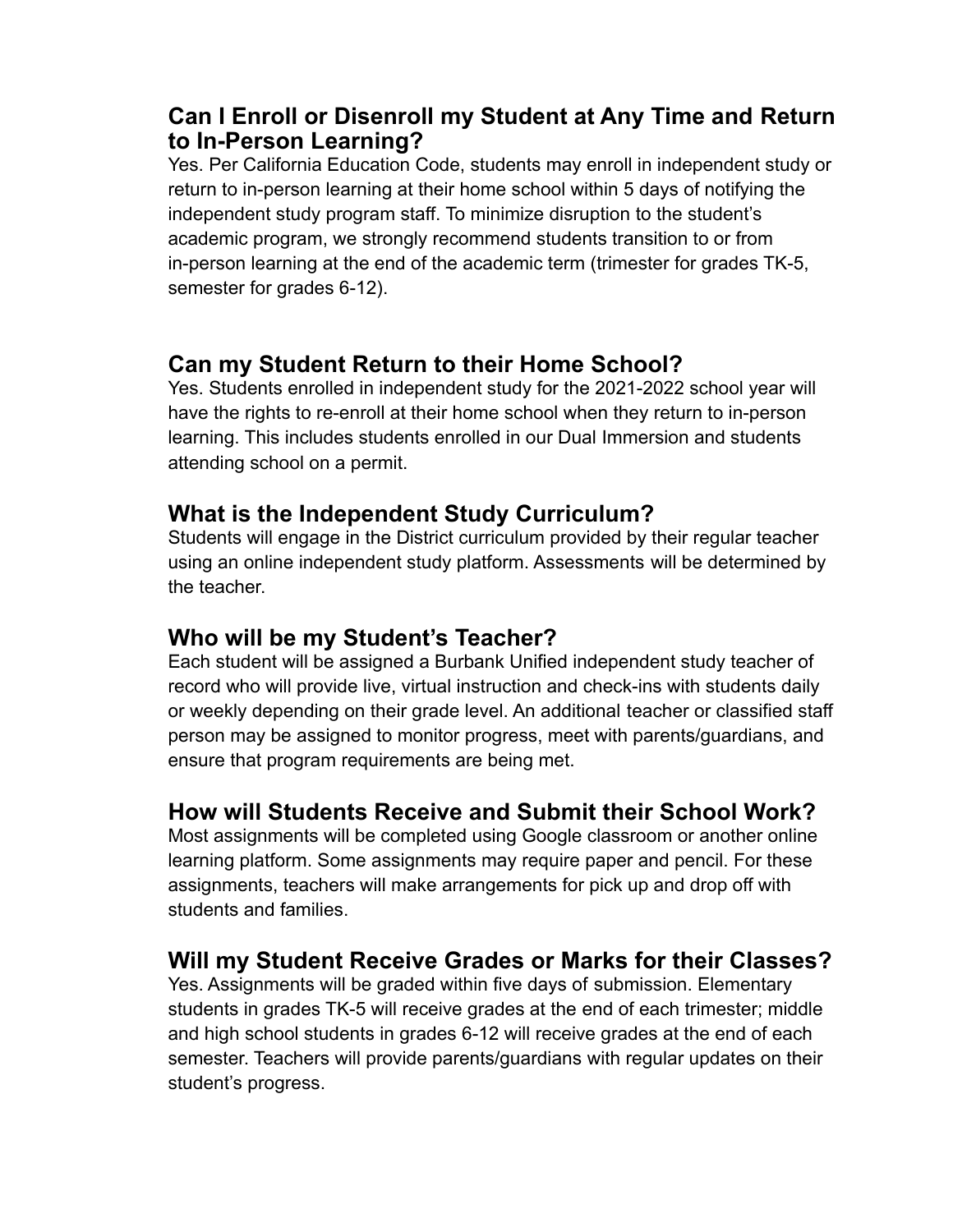#### **How Often will Teachers Meet with Students and how will Meetings and Instruction Take Place?**

Burbank Unified independent study teachers will meet with students daily, weekly, or as needed based on the student's grade level. Most meetings and live instruction will take place virtually through Google classroom or another online learning platform. In-person meetings may occur periodically if requested by the parent/guardian or teacher or to conduct assessments.

- Students in grades TK-3 will engage in daily live instruction offered by their teacher of record. Students will also engage in online check-ins weekly.
- Students in grades 4-8 will engage in weekly live instruction and daily check-ins with their teacher of record. Students will also engage in online check-ins every day.

Students in grades 9-12 will engage in weekly live instruction offered by their teacher of record and check in with their teacher as needed.

#### **How will my Students get their Textbooks, Chromebooks, and Other Materials?**

Students will be provided with all necessary materials for learning, including textbooks, school supplies, and technology. Students and families will be invited to pick up their materials before the start of school.

#### **Is there a Daily or Weekly Schedule to Follow?**

Yes. Burbank Unified independent study teachers will provide a weekly schedule of when live synchronous instruction, live interactions, and teacher/parent/student meetings will take place when additional support is available, and when students should be working independently. Students and families will receive prior notice of any schedule changes.

#### **What Role do Parents/Guardians Play in Independent Study?**

Parents/guardians are responsible for providing a learning environment that allows their students to focus on independent work and engage in synchronous instruction and live virtual interactions with teachers, support staff, and other students. Parents/guardians should closely monitor their student to ensure they are actively engaged in live instruction, completing independent work, and turning in assignments on time.

## **What if my Student Needs Additional Support?**

Independent study teachers will provide additional support for students who need it. Teachers will also work with parents/guardians on strategies to support their student. Students may have an additional teacher or aide meet with them